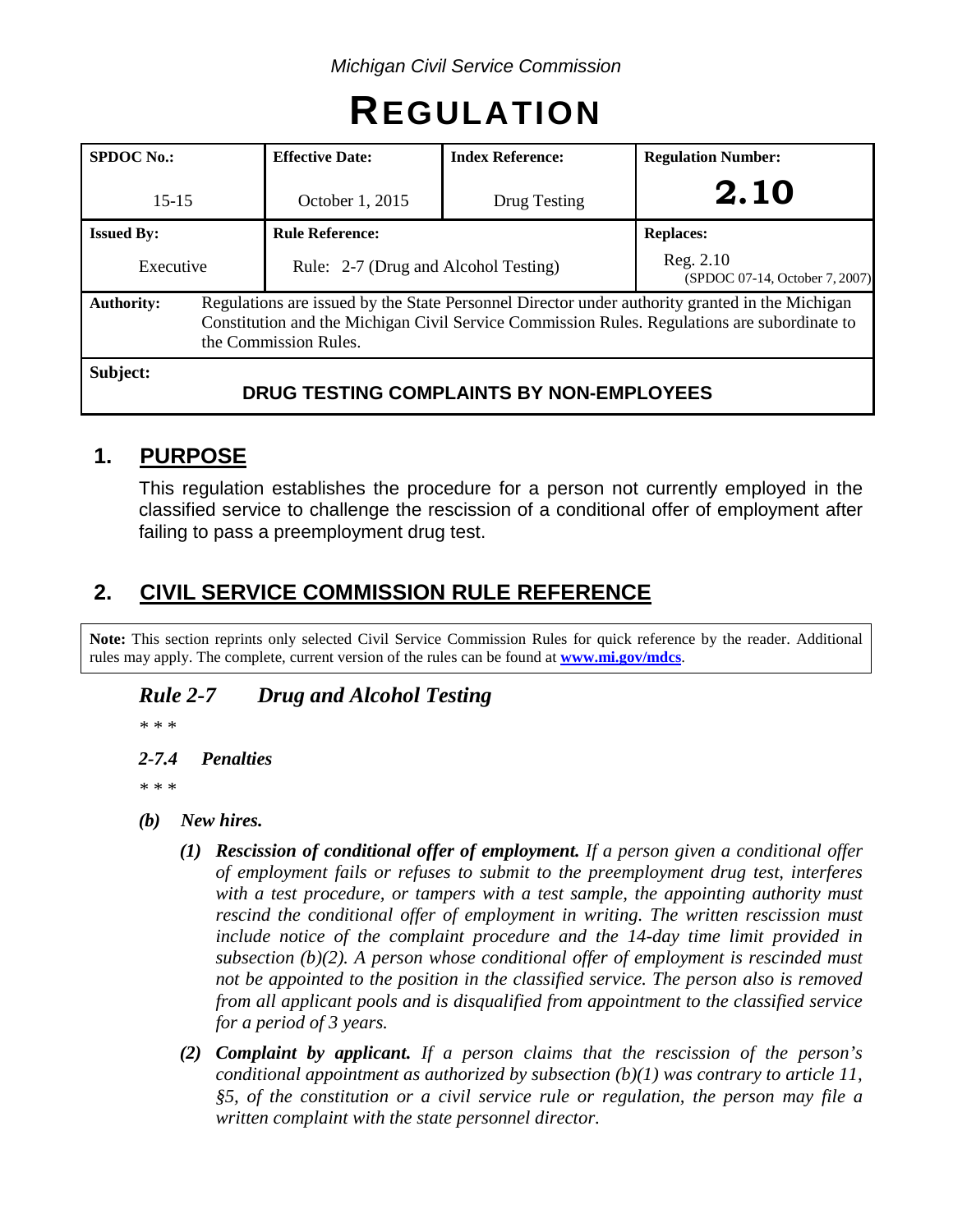- *(A) A complaint must be received by the state personnel director within 14 calendar days after the appointing authority mailed the written notice of the rescission of the conditional offer of employment and this complaint procedure. The person must also file a copy of the complaint with the appointing authority.*
- *(B) The director shall review the complaint and issue a decision under procedures authorized in the regulations.*
- *(C) If the director determines that the rescission was contrary to article 11, §5, of the constitution or a civil service rule or regulation, the director may order an appropriate remedy, including, but not limited to, reinstating the offer of employment, ordering another drug test, or requalifying the person for appointment to the classified service.*
- *(D) Either the person or the appointing authority may appeal the director's final decision to the civil service commission.*

## **3. STANDARDS**

**A. Rescission.** As required in rule 2-7.4(b)(1), an appointing authority shall rescind a conditional offer of employment made to any person not currently employed in the classified service who (1) fails or refuses to submit to a preemployment drug test, (2) interferes with a drug-testing procedure, or (3) tampers with a drug-testing sample. This includes inability to produce an acceptable sample. A rescission must be written and include notice of the right to file a written complaint with the State Personnel Director within 14 calendar days after the date the rescission notice is mailed.

#### **B. Complaint.**

- 1. **Filing Requirements.** A person whose conditional offer of employment is rescinded under rule 2-7.4(b)(1) may file a complaint with the director. The complainant or an attorney must file any complaint at [MCSC-OGC@mi.gov.](mailto:MCSC-OGC@mi.gov) The complainant shall also serve a copy of the complaint on the appointing authority.
- 2. **Time limits.** A complaint must be filed within 14 calendar days of the date the appointing authority mailed its written rescission to the complainant. A complaint filed late will be denied as untimely, unless good cause or special extenuating circumstances are shown.
- 3. **Contents.** A complaint must contain the name, address, phone number, email address, and signature of the complainant. If an attorney represents the complainant, the same information must be provided for the attorney. A complaint must include (1) a copy of the rescission letter, (2) a concise factual summary, and (3) an explanation of how the rescission violated Article 11, §5, of the Michigan Constitution or a Civil Service rule or regulation.

### **C. Review of Complaint.**

1. **Administrative Dismissal.** The director may administratively dismiss a complaint for any reason in rule 8-4 or if the complaint does not allege a